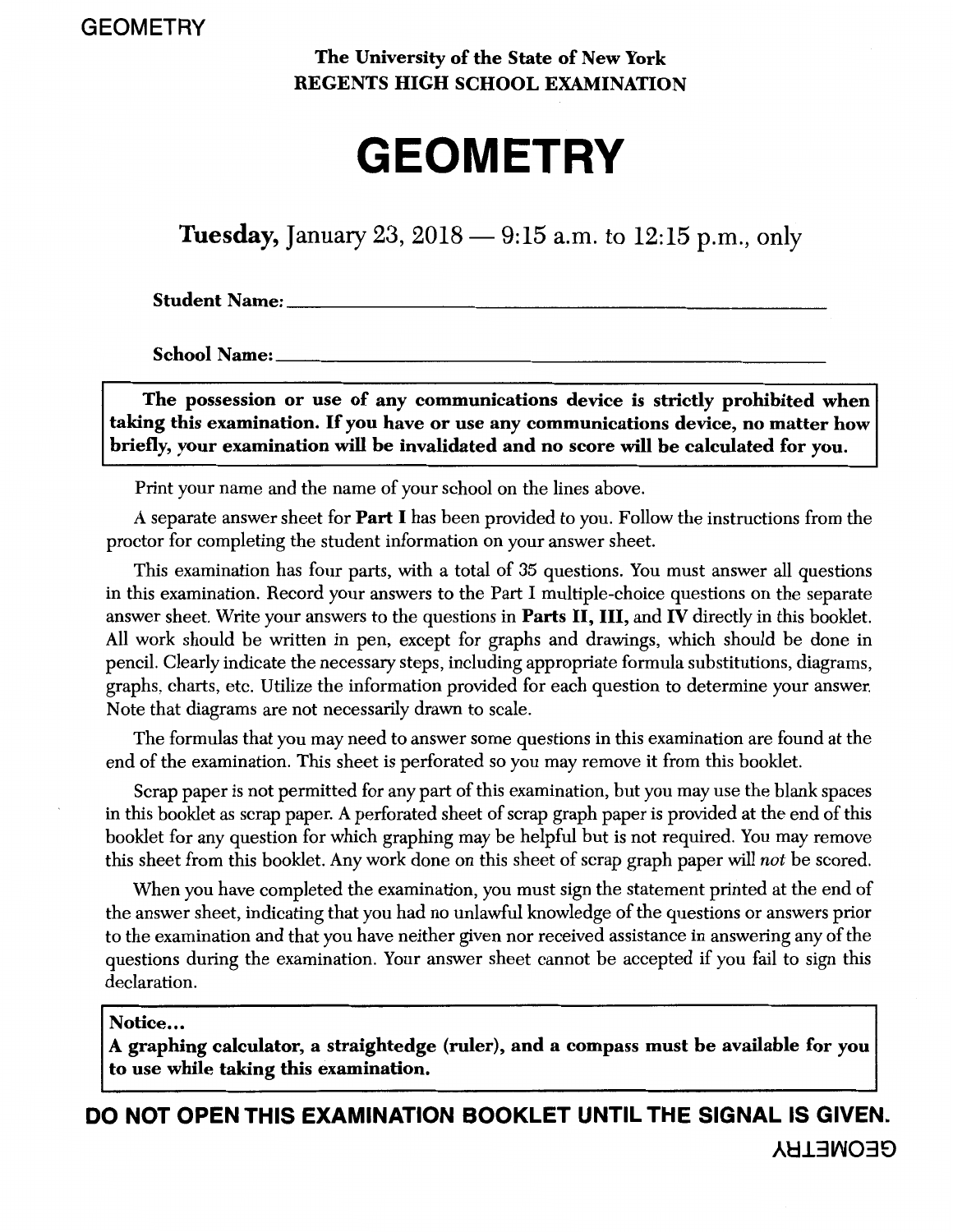### Part I

Answer all 24 questions in this part. Each correct answer will receive 2 credits. No partial credit will be allowed. Utilize the information provided for each question to determine your answer. Note that diagrams are not necessarily drawn to scale. For each statement or question, choose the word or expression that, of those given, best completes the statement or answers the question. Record your answers on your separate answer sheet. [ 48]

1 In the diagram below, a sequence of rigid motions maps *ABCD* onto JKLM.

Use this space for computations.



If  $m\angle A = 82^\circ$ ,  $m\angle B = 104^\circ$ , and  $m\angle L = 121^\circ$ , the measure of  $\angle M$  is

- $(1)$  53° (3) 104°
- (2) 82° (4) 121°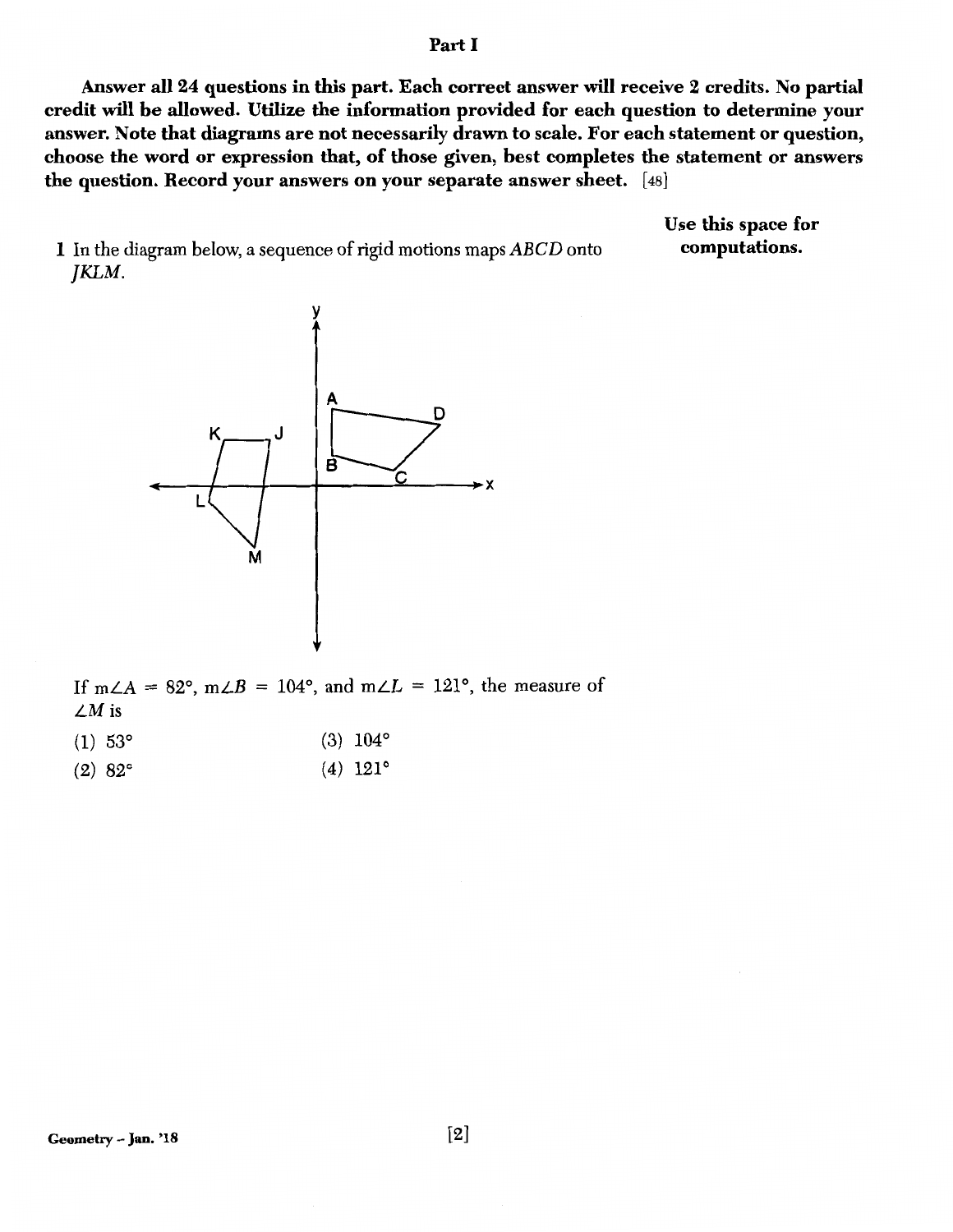2 Parallelogram HAND is drawn below with diagonals  $\overline{HN}$  and  $\overline{AD}$ intersecting at S.



Which statement is always true?

- (1)  $HN = \frac{1}{2}AD$  (3)  $\angle AHS \cong \angle ANS$ (2)  $AS = \frac{1}{2}AD$  (4)  $\angle HDS \cong \angle NDS$
- 3 The graph below shows two congruent triangles, *ABC* and *A'B'C'.*



Which rigid motion would map *6.ABC* onto *6.A'B'C'?* 

- (1) a rotation of 90 degrees counterclockwise about the origin
- (2) a translation of three units to the left and three units up
- (3) a rotation of 180 degrees about the origin
- (4) a reflection over the line  $y = x$

Geometry – Jan. '18  $[3]$ 

[OVER]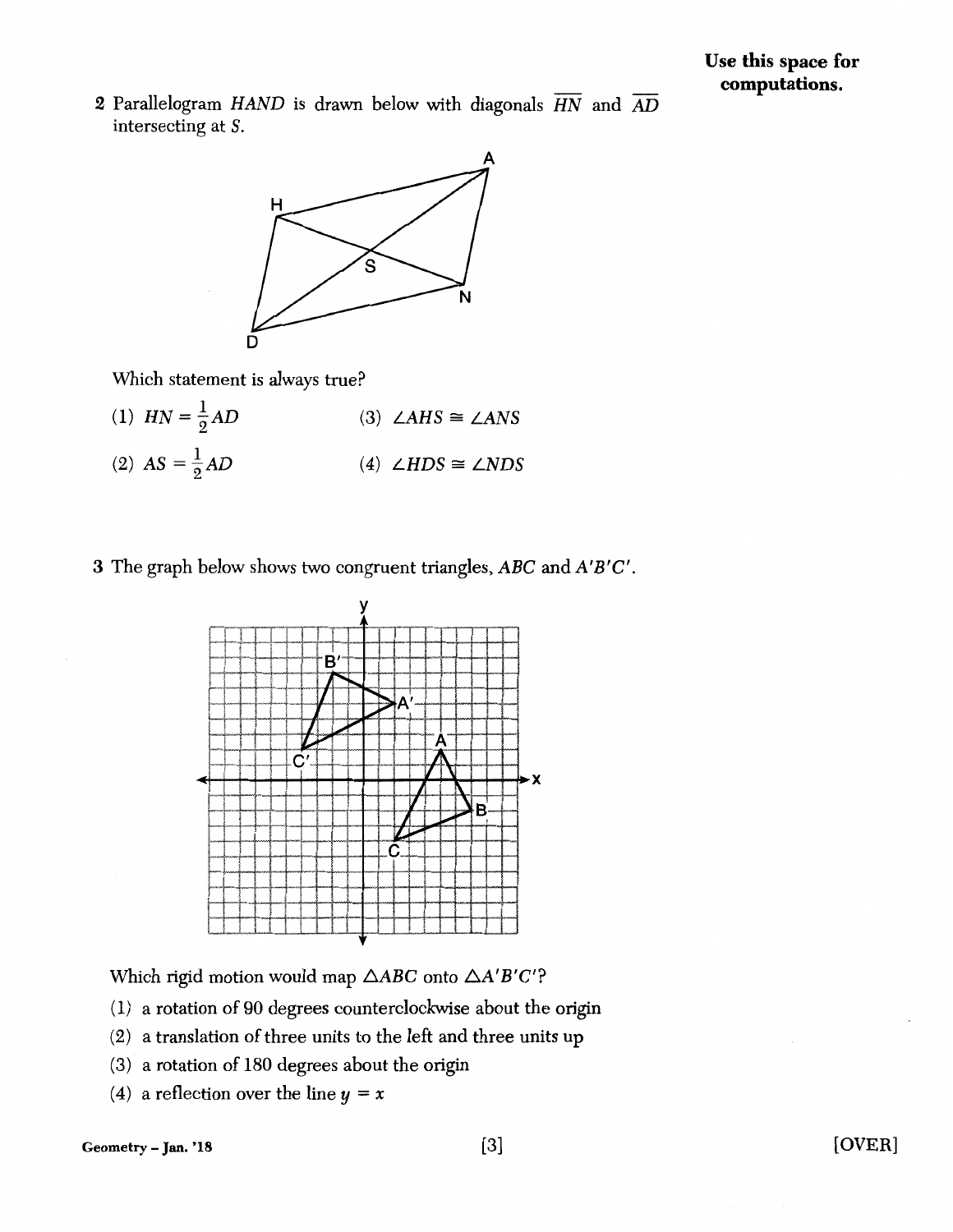4 A man was parasailing above a lake at an angle of elevation of 32° from a boat, as modeled in the diagram below.



If 129.5 meters of cable connected the boat to the parasail, approximately how many meters above the lake was the man?

- (1) 68.6 (3) 109.8
- (2) 80.9 (4) 244.4
- 5 A right hexagonal prism is shown below. A two-dimensional cross section that is perpendicular to the base is taken from the prism.



Which figure describes the two-dimensional cross section?

- (1) triangle (3) pentagon
- (2) rectangle (4) hexagon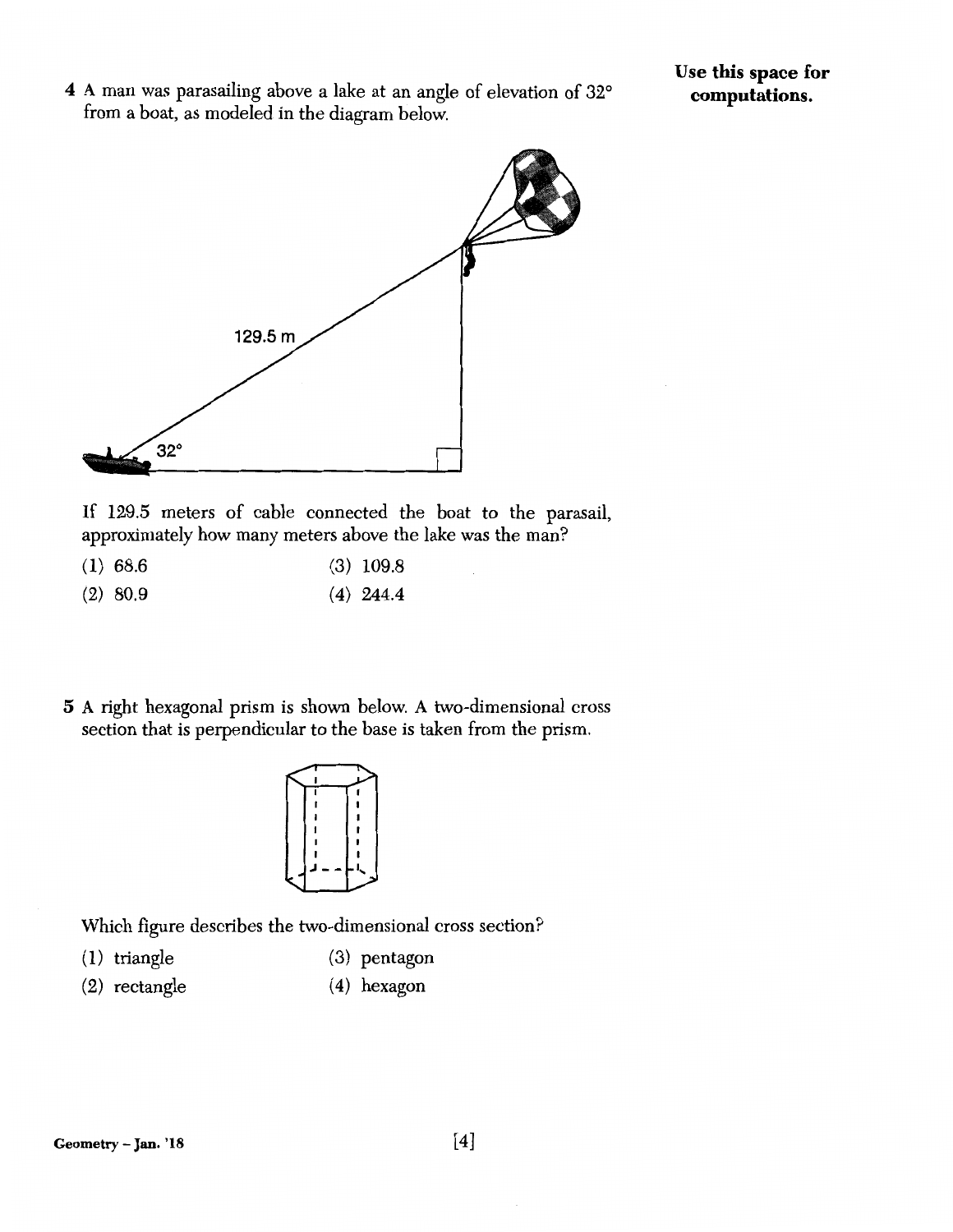**6** In the diagram below,  $\overline{AC}$  has endpoints with coordinates  $A(-5,2)$ and  $C(4, -10)$ .



If *B* is a point on  $\overline{AC}$  and  $AB:BC = 1:2$ , what are the coordinates of  $B$ ?

- (1)  $(-2,-2)$  (3)  $\left(0,-\frac{14}{3}\right)$ (2)  $\left(-\frac{1}{2},-4\right)$  $(4)$   $(1,-6)$
- **7** An ice cream waffle cone can be modeled by a right circular cone with a base diameter of 6.6 centimeters and a volume of  $54.45\pi$  cubic centimeters. What is the number of centimeters in the height of the waffle cone?
	- (1)  $3\frac{3}{4}$  (3) 15
	- (2) 5 (4)  $24\frac{3}{4}$
- **8** The vertices of  $\triangle PQR$  have coordinates  $P(2,3)$ ,  $Q(3,8)$ , and  $R(7,3)$ . Under which transformation of  $\triangle PQR$  are distance and angle measure preserved?
	- $(1) \hspace{.2cm} (x,y) \rightarrow (2x, 3y) \hspace{2.9cm} (3) \hspace{.2cm} (x,y) \rightarrow (2x, y \, + \, 3)$ (2)  $(x,y) \rightarrow (x + 2, 3y)$  (4)  $(x,y) \rightarrow (x + 2, y + 3)$

Geometry  $-$  **Jan.**  $\text{'18}$  [5]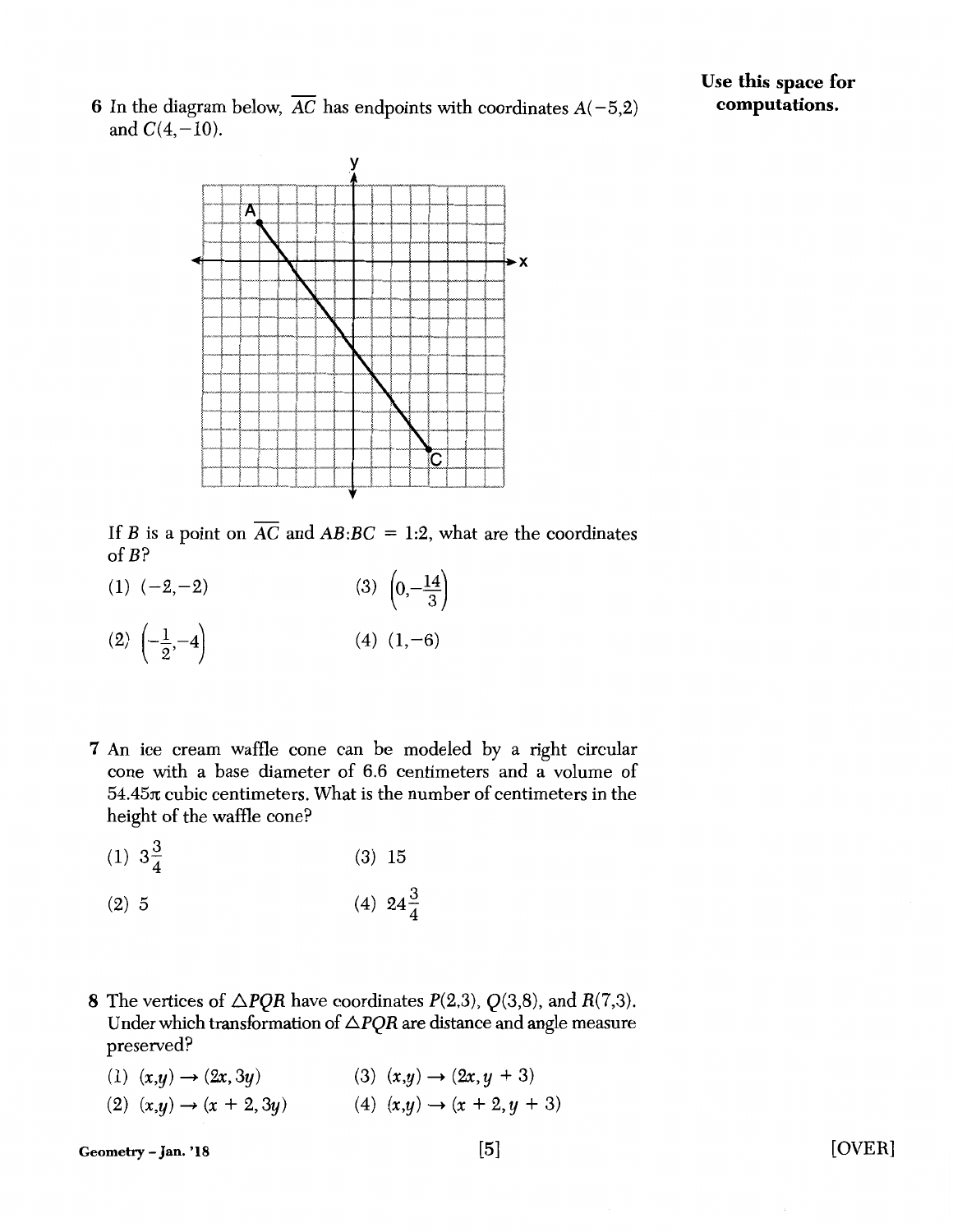9 In  $\triangle ABC$  shown below, side  $\overline{AC}$  is extended to point *D* with  $m\angle DAB = (180 - 3x)^{\circ}, m\angle B = (6x - 40)^{\circ}, \text{ and } m\angle C = (x + 20)^{\circ}.$ 



10 Circle 0 is centered at the origin. In the diagram below, a quarter of circle 0 is graphed.



Which three-dimensional figure is generated when the quarter circle is continuously rotated about the y-axis?

- (1) cone (3) cylinder
- (2) sphere (4) hemisphere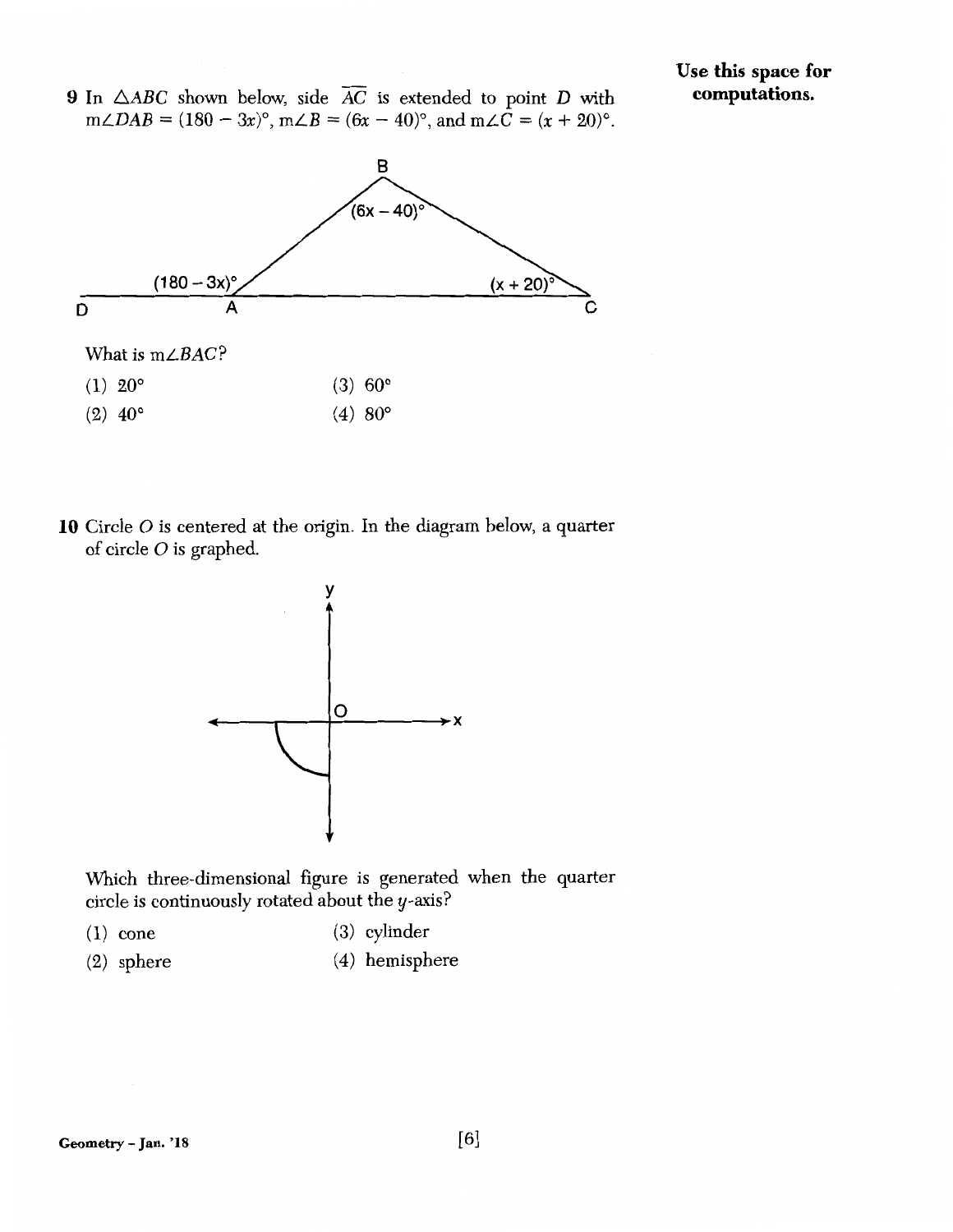- 11 Rectangle *A'B'C'D'* is the image of rectangle *ABCD* after a dilation centered at point A by a scale factor of  $\frac{2}{3}$ . Which statement is correct?
	- (1) Rectangle *A'B'C'D'* has a perimeter that is  $\frac{2}{3}$  the perimeter of rectangle *ABCD.*
	- (2) Rectangle *A'B'C'D'* has a perimeter that is  $\frac{3}{2}$  the perimeter of rectangle *ABCD.*
	- (3) Rectangle *A'B'C'D'* has an area that is  $\frac{2}{3}$  the area of rectangle *ABCD.*
	- (4) Rectangle *A'B'C'D'* has an area that is  $\frac{3}{2}$  the area of rectangle *ABCD.*
- 12 The equation of a circle is  $x^2 + y^2 6x + 2y = 6$ . What are the coordinates of the center and the length of the radius of the circle?
	- (1) center  $(-3,1)$  and radius 4
	- (2) center  $(3, -1)$  and radius 4
	- (3) center  $(-3,1)$  and radius 16
	- (4) center  $(3, -1)$  and radius 16
- 13 In the diagram of  $\triangle ABC$  below,  $\overline{DE}$  is parallel to  $\overline{AB}$ ,  $CD = 15$ ,  $AD = 9$ , and  $AB = 40$ .



The length of *DE* is

(1) 15 (2) 24 (3) 25 (4) 30

Geometry - Jan. '18

[OVER]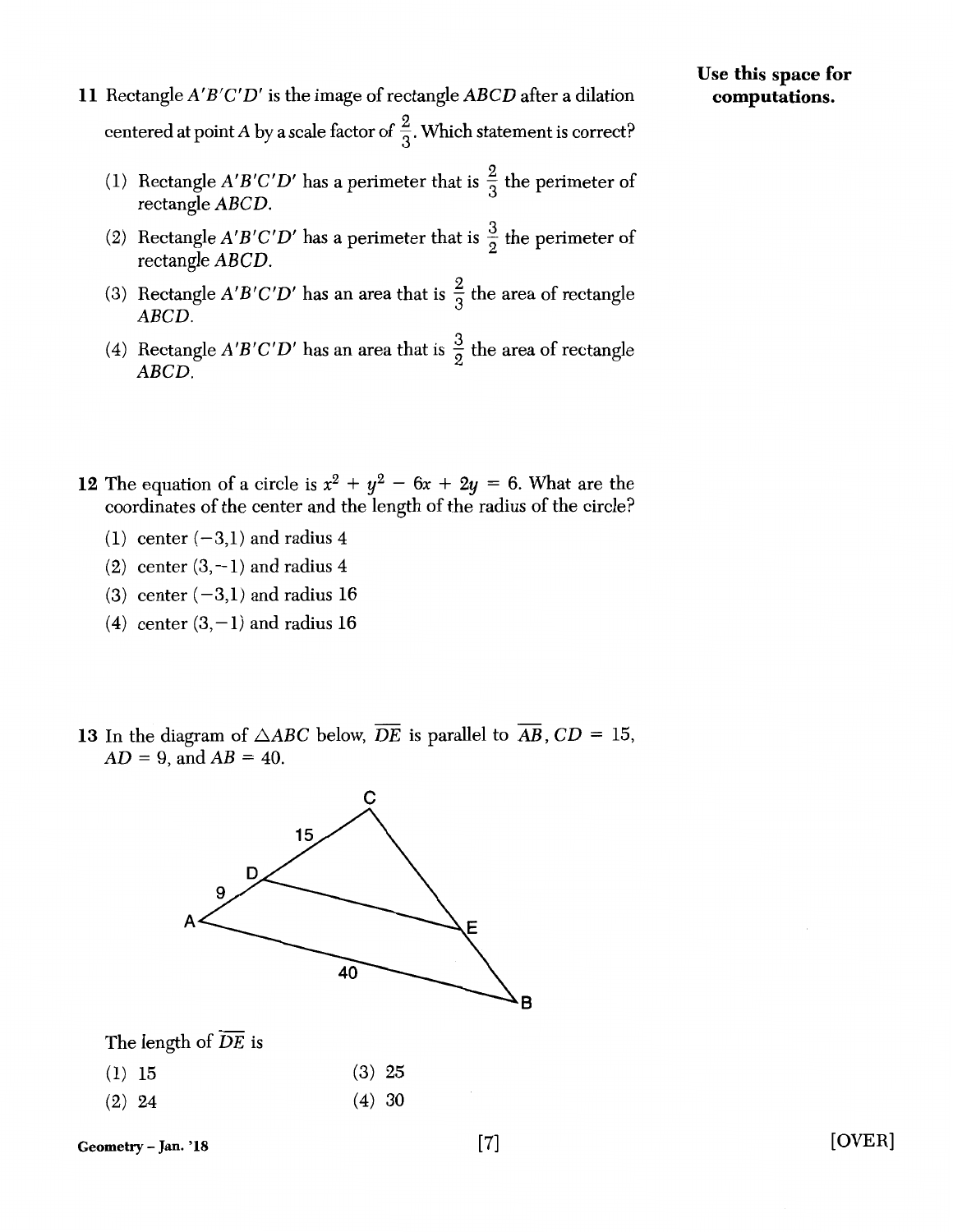- 14 The line whose equation is  $3x 5y = 4$  is dilated by a scale factor
- Use this space for computations.

- of  $\frac{5}{3}$  centered at the origin. Which statement is correct?
- (1) The image of the line has the same slope as the pre-image but a different *y*-intercept.
- (2) The image of the line has the same y-intercept as the pre-image but a different slope.
- (3) The image of the line has the same slope and the same  $y$ -intercept as the pre-image.
- ( 4) The image of the line has a different slope and a different y-intercept from the pre-image.

15 Which transformation would *not* carry a square onto itself?

- (1) a reflection over one of its diagonals
- (2) a 90° rotation clockwise about its center
- (3) a 180° rotation about one of its vertices
- ( 4) a reflection over the perpendicular bisector of one side
- 16 In circle *M* below, diameter  $\overline{AC}$ , chords  $\overline{AB}$  and  $\overline{BC}$ , and radius  $\overline{MB}$ are drawn.



Which statement is *not* true?

- (1)  $\triangle ABC$  is a right triangle. (3)  $m\widehat{BC} = m\angle BMC$
- (2)  $\triangle ABM$  is isosceles. (4)  $m\widehat{AB} = \frac{1}{2}m\angle ACB$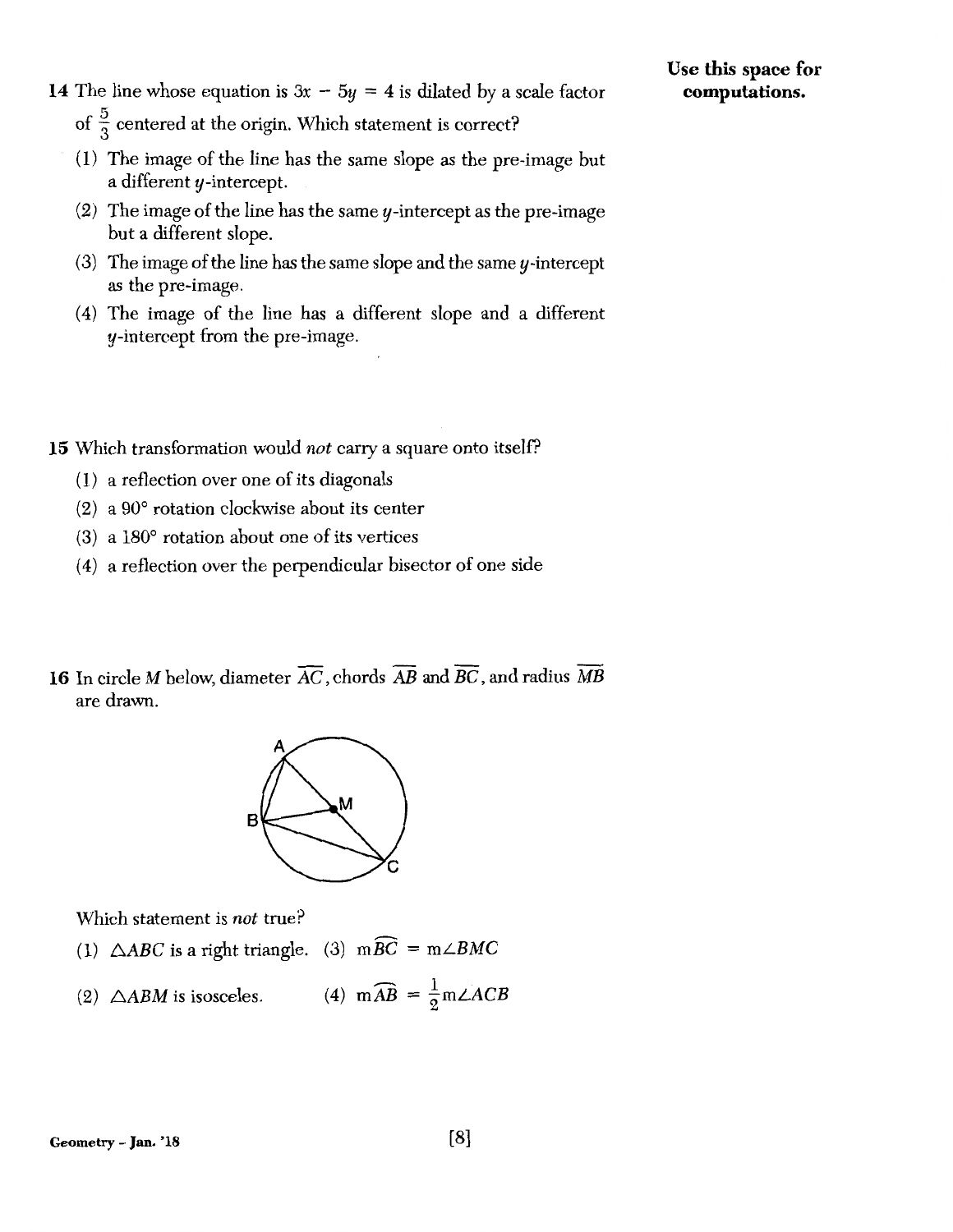17 In the diagram below,  $\overline{XS}$  and  $\overline{YR}$  intersect at Z. Segments XY and RS are drawn perpendicular to  $\overline{Y}R$  to form triangles XYZ and SRZ.



Which statement is always true?

(1)  $(XY)(SR) = (XZ)(RZ)$ (2)  $\triangle XYZ \cong \triangle S R Z$ (3)  $\overline{XS} \cong \overline{YR}$ (4)  $\frac{\Delta Y}{\Delta t} = \frac{YZ}{Y}$ SR RZ

18 As shown in the diagram below,  $\overrightarrow{ABC} \parallel \overrightarrow{EFG}$  and  $\overrightarrow{BF} \cong \overrightarrow{EF}$ .



If  $m \angle CBF = 42.5^{\circ}$ , then  $m \angle EBF$  is

- (1) 42.5° (3) 95°
- (2) 68.75° (4) 137.5°

19 A parallelogram must be a rhombus if its diagonals

- (1) are congruent
- (2) bisect each other
- (3) do not bisect its angles
- (4) are perpendicular to each other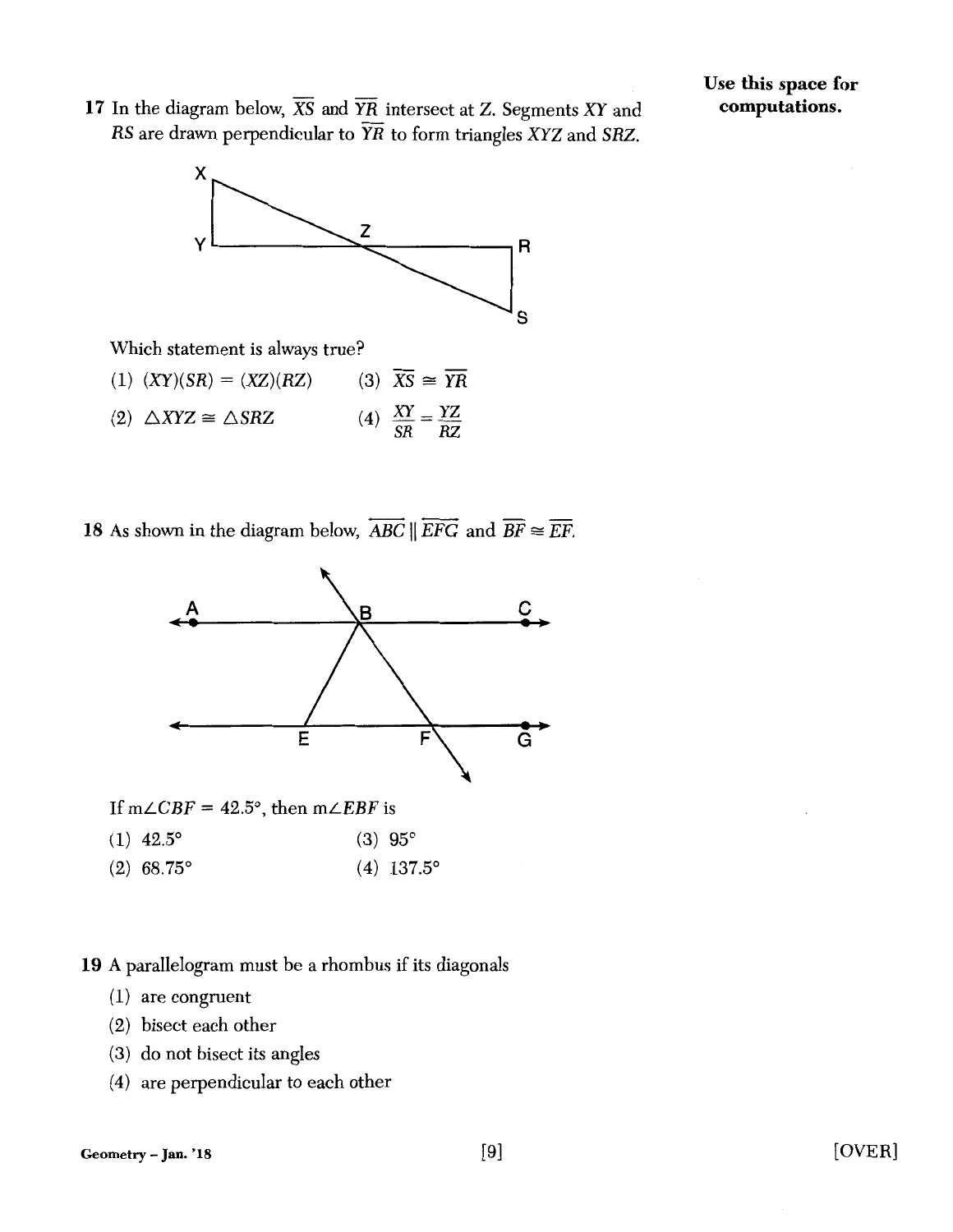20 What is an equation of a line which passes through (6,9) and is perpendicular to the line whose equation is  $4x - 6y = 15$ ?

(1) 
$$
y - 9 = -\frac{3}{2}(x - 6)
$$
  
\n(2)  $y - 9 = \frac{2}{3}(x - 6)$   
\n(3)  $y + 9 = -\frac{3}{2}(x + 6)$   
\n(4)  $y + 9 = \frac{2}{3}(x + 6)$ 

21 Quadrilateral *ABCD* is inscribed in circle 0, as shown below.



If  $m\angle A = 80^{\circ}$ ,  $m\angle B = 75^{\circ}$ ,  $m\angle C = (y + 30)^{\circ}$ , and  $m\angle D = (x - 10)^{\circ}$ , which statement is true?

- (1)  $x = 85$  and  $y = 50$ (3)  $x = 110$  and  $y = 75$
- (2)  $x = 90$  and  $y = 45$  (4)  $x = 115$  and  $y = 70$
- 22 A regular pyramid has a square base. The perimeter of the base is 36 inches and the height of the pyramid is 15 inches. What is the volume of the pyramid in cubic inches?
	- (1) 180 (3) 540
	- (2) 405 (4) 1215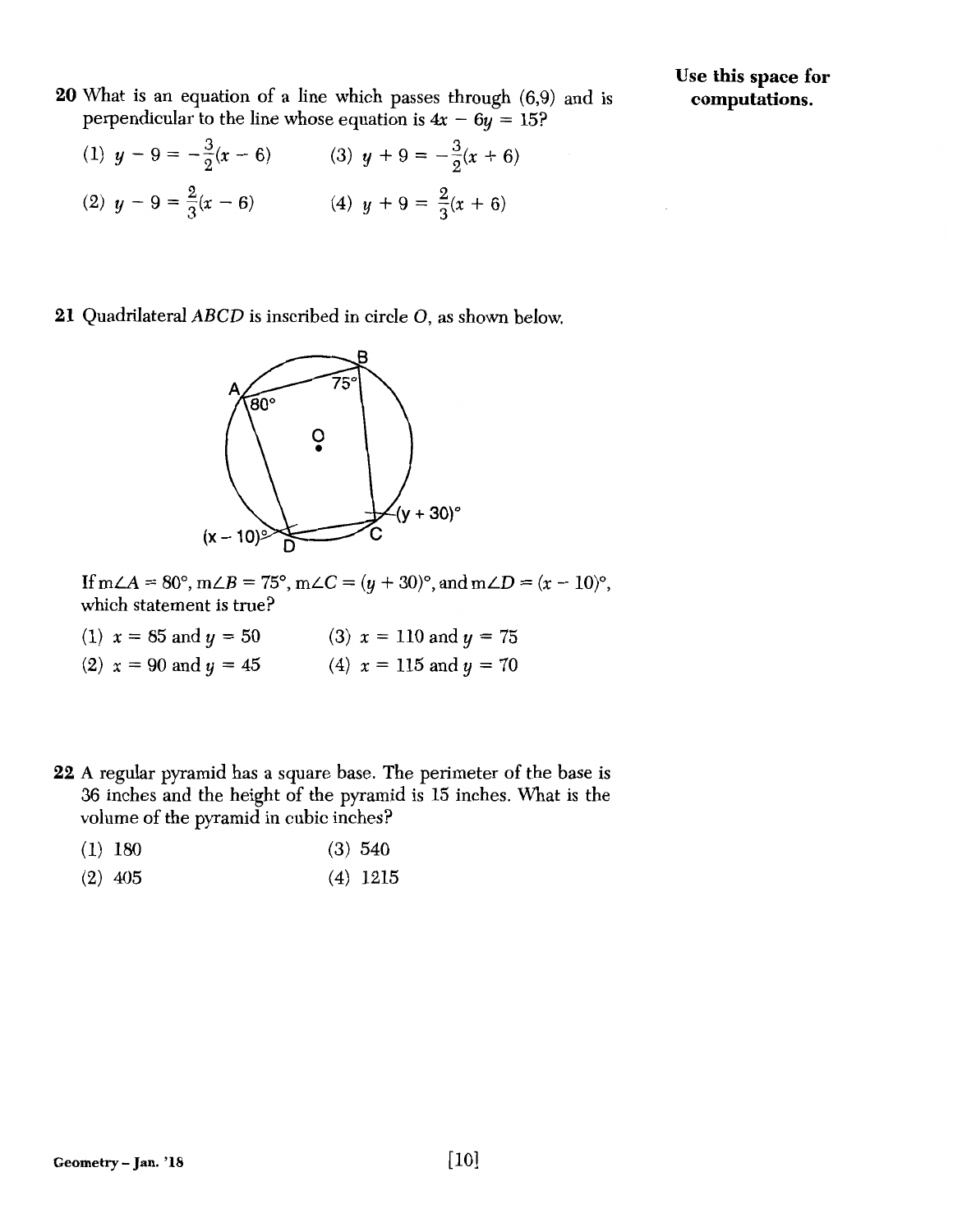**23** In the diagram below of  $\triangle ABC$ ,  $\angle ABC$  is a right angle,  $AC = 12$ ,  $AD = 8$ , and altitude  $BD$  is drawn.



What is the length of *BC?* 

- (1)  $4\sqrt{2}$ (2)  $4\sqrt{3}$  $(3)$  4 $\sqrt{5}$ (4) *4J6*
- 24 In the diagram below, two concentric circles with center O, and radii  $\overline{OC}, \overline{OD}, \overline{OCE},$  and  $\overline{ODF}$  are drawn.



If  $OC = 4$  and  $OE = 6$ , which relationship between the length of arc EF and the length of arc CD is always true?

- (1) The length of arc EF is 2 units longer than the length of arc CD.
- (2) The length of arc  $EF$  is 4 units longer than the length of arc  $CD$ .
- (3) The length of arc EF is 1.5 times the length of arc CD.
- (4) The length of arc EF is 2.0 times the length of arc CD.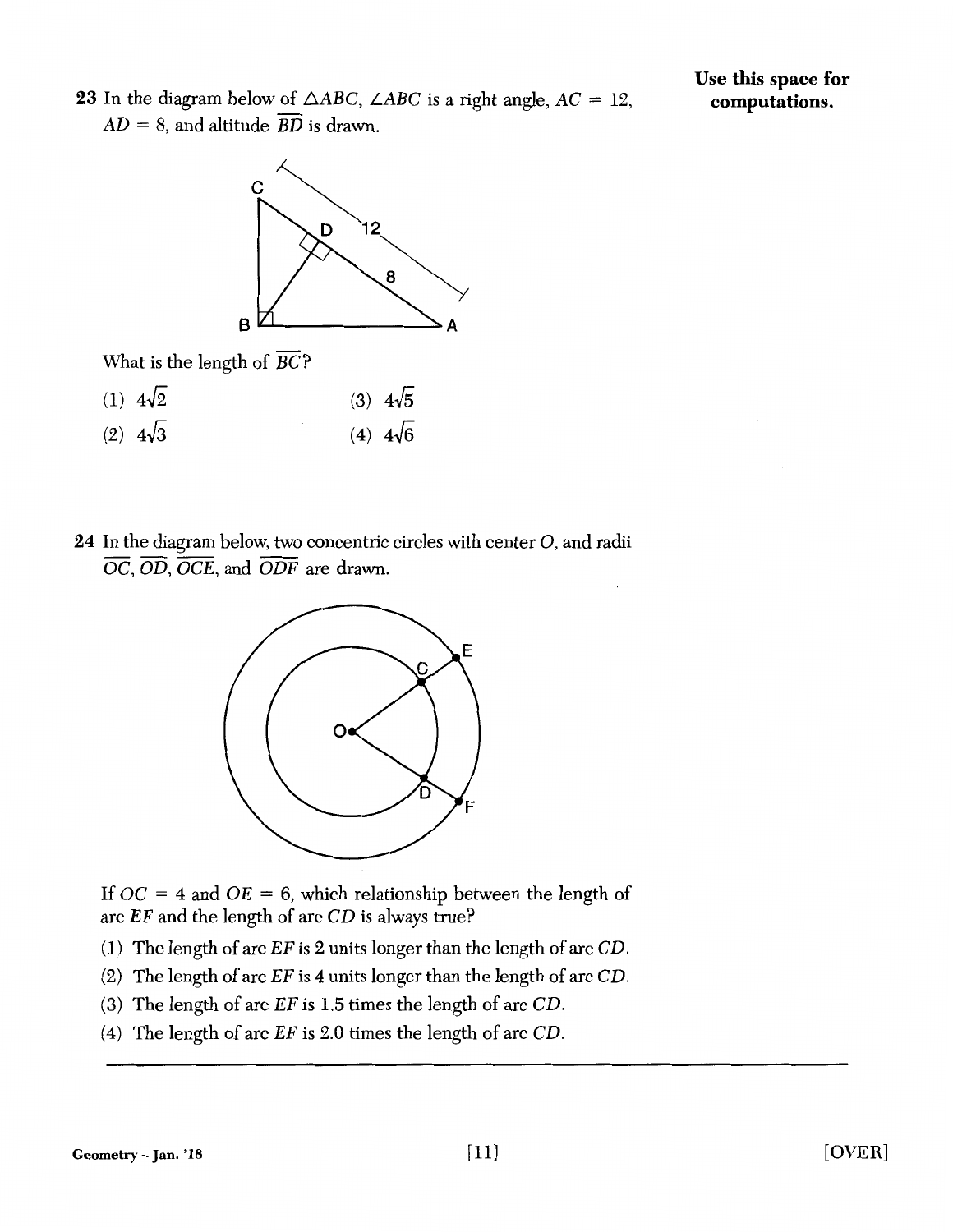## Part II

Answer all 7 questions in this part. Each correct answer will receive 2 credits. Clearly indicate the necessary steps, including appropriate formula substitutions, diagrams, graphs, charts, etc. Utilize the information provided for each question to determine your answer. Note that diagrams are not necessarily drawn to scale. For all questions in this part, a correct numerical answer with no work shown will receive only 1 credit. All answers should be written in pen, except for graphs and drawings, which should be done in pencil. [14]

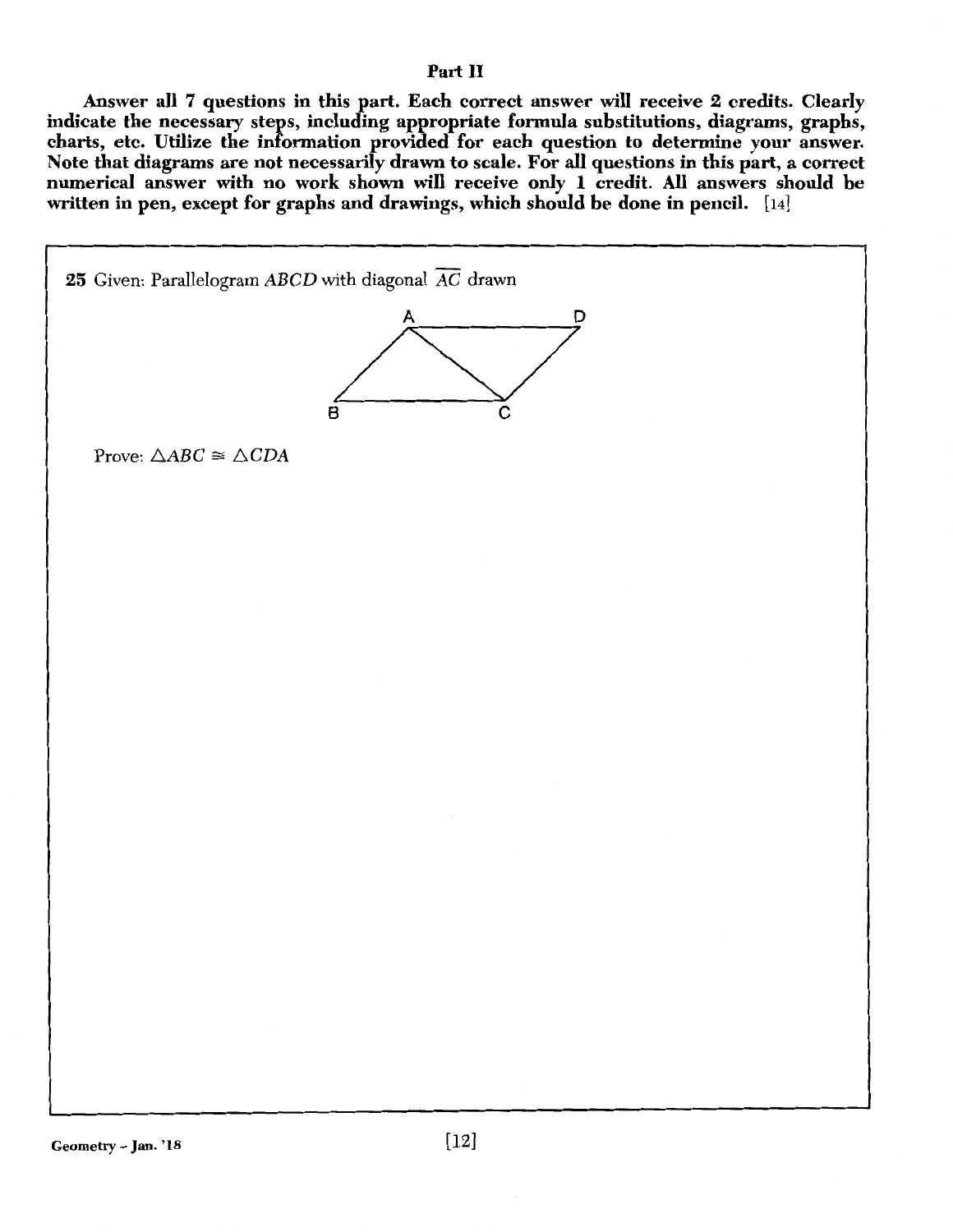26 The diagram below shows circle  $O$  with diameter  $\overline{AB}$ . Using a compass and straightedge, construct a square that is inscribed in circle 0. [Leave all construction marks.]

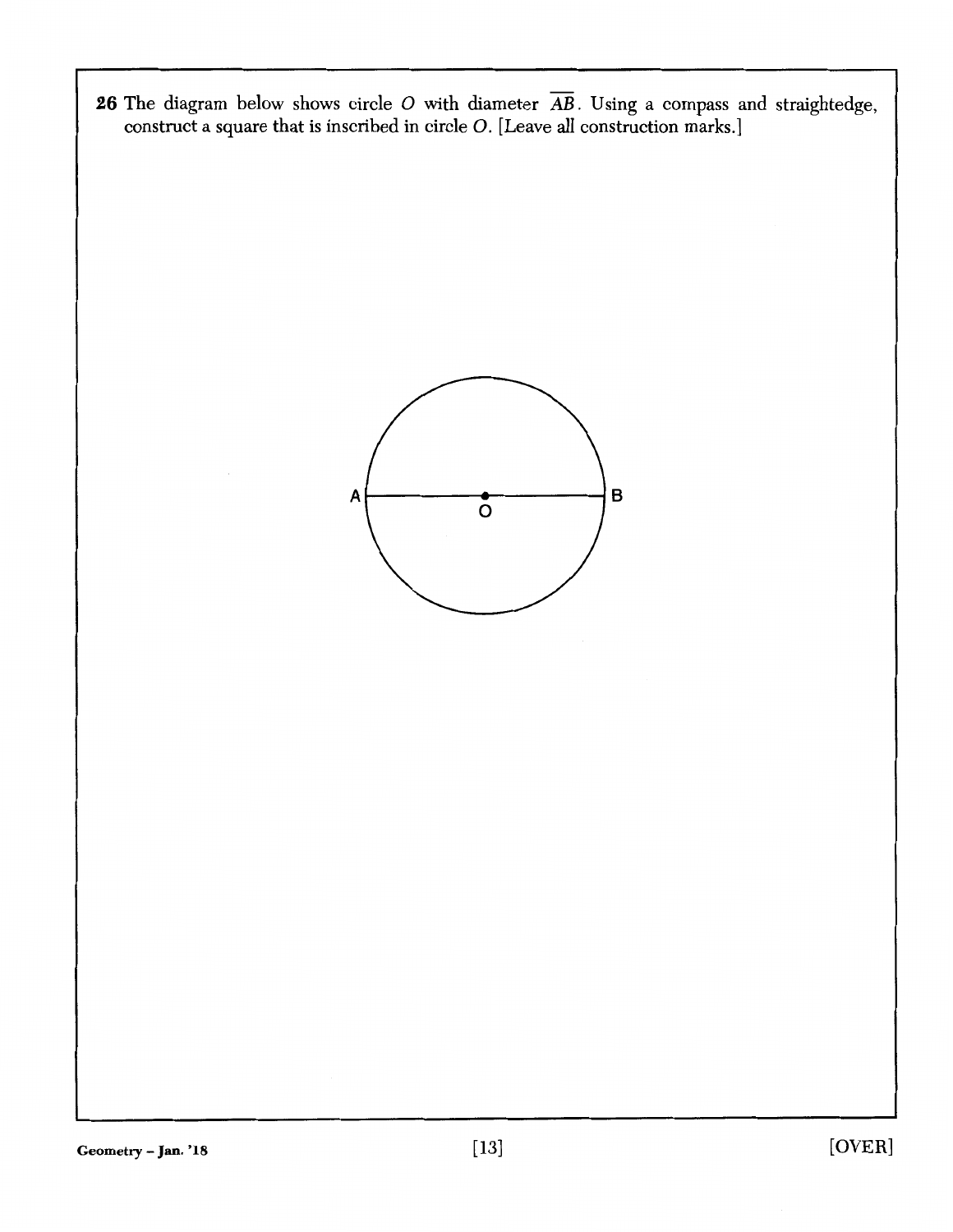**27** Given: Right triangle ABC with right angle at C

If sin *A* increases, does cos *B* increase or decrease? Explain why.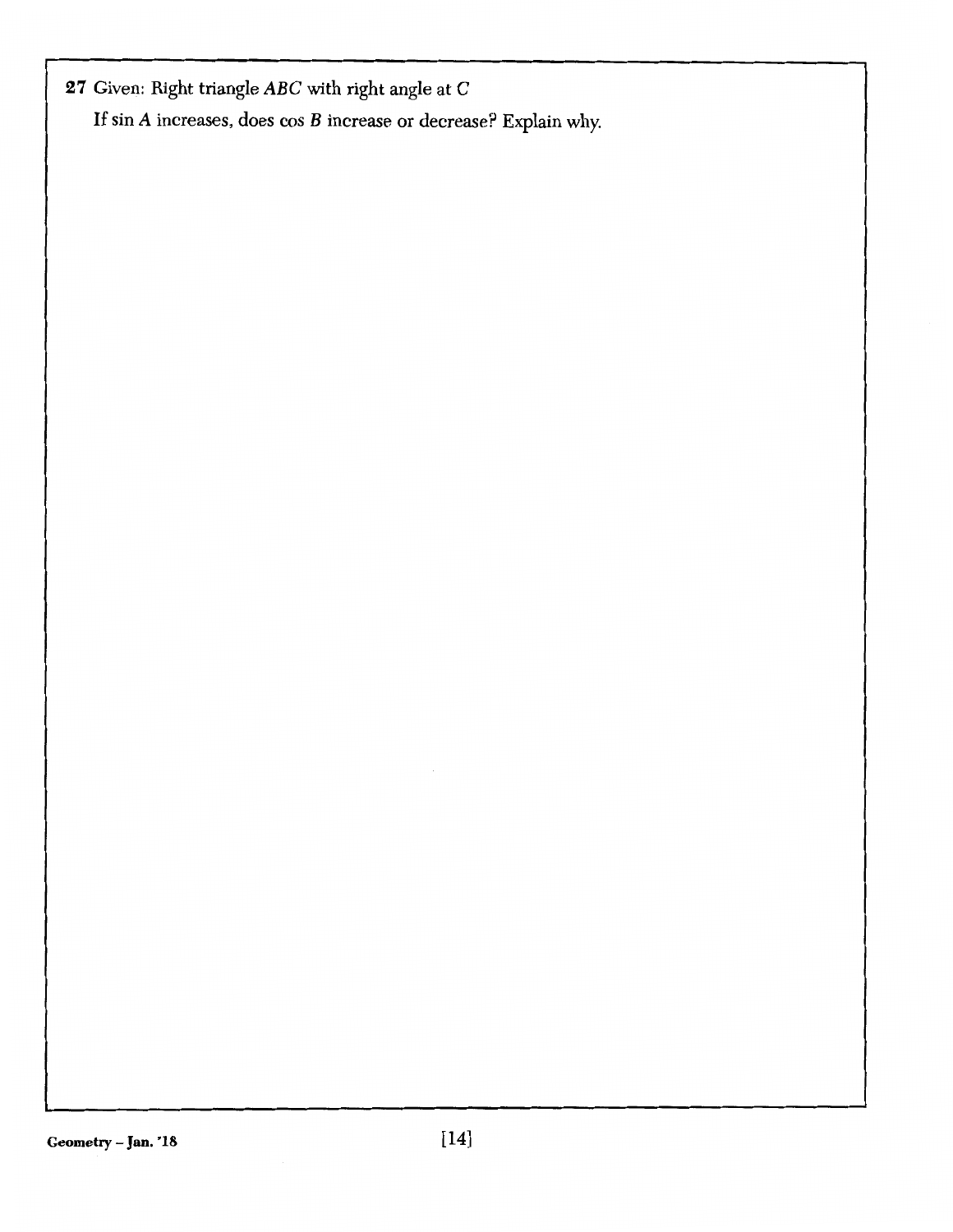28 In the diagram below, the circle has a radius of 25 inches. The area of the *unshaded* sector is  $500\pi$  in<sup>2</sup>.



Determine and state the degree measure of angle *Q,* the central angle of the shaded sector.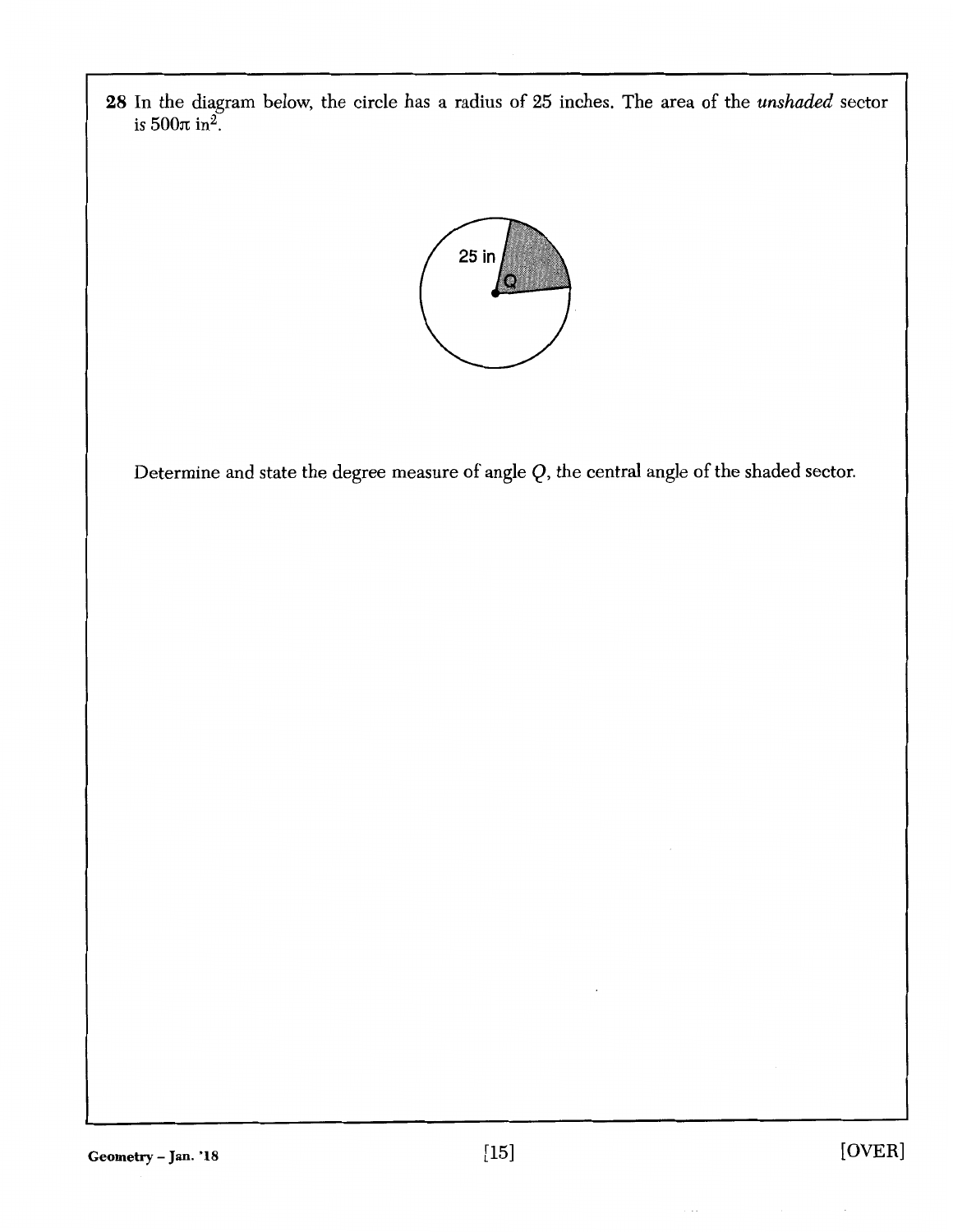29 A machinist creates a ·solid steel part for a wind turbine engine. The part has a volume of 1015 cubic centimeters. Steel can be purchased for \$0.29 per kilogram, and has a density of 7.95  $g/cm<sup>3</sup>$ .

If the machinist makes 500 of these parts, what is the cost of the steel, to the *nearest dollar?*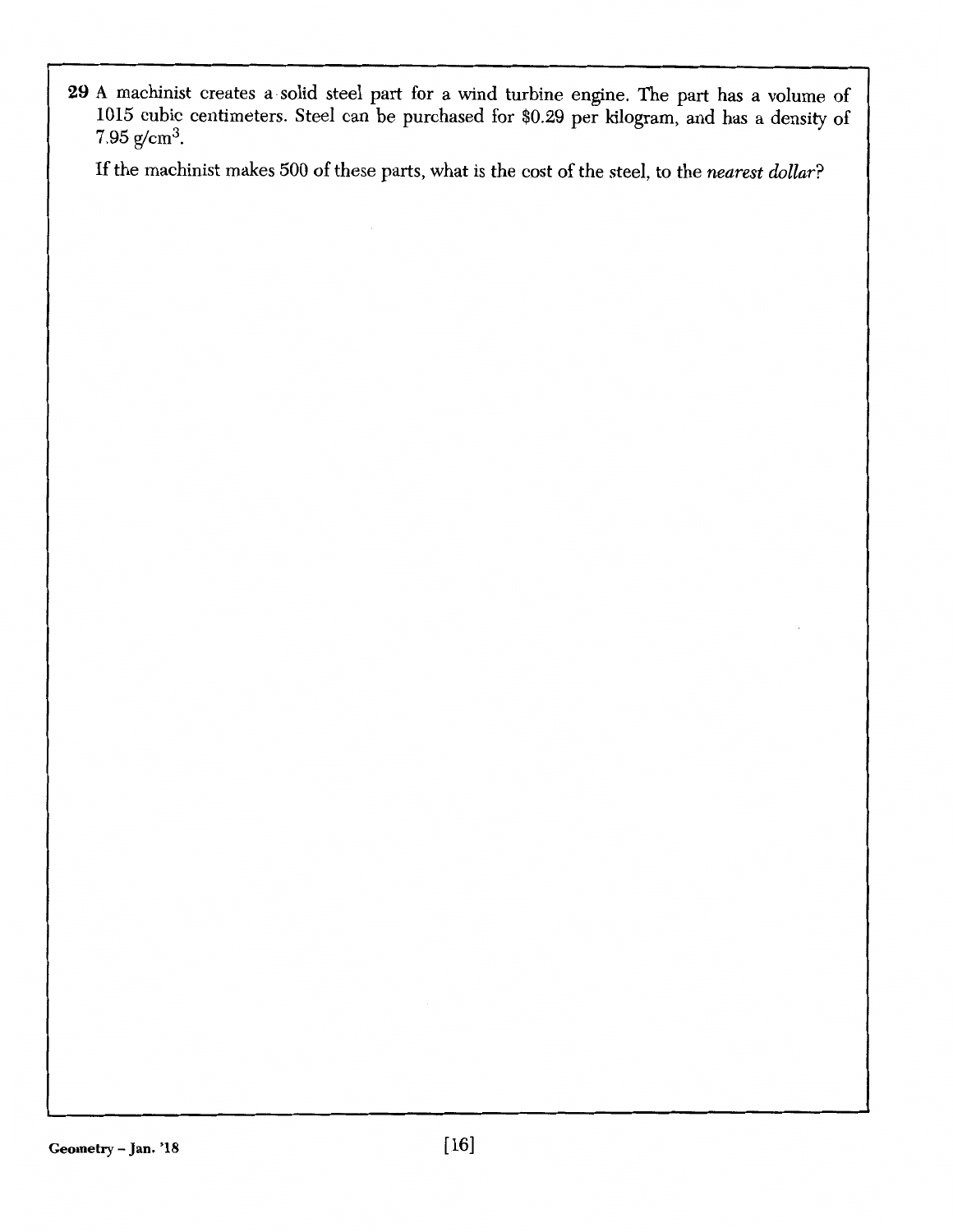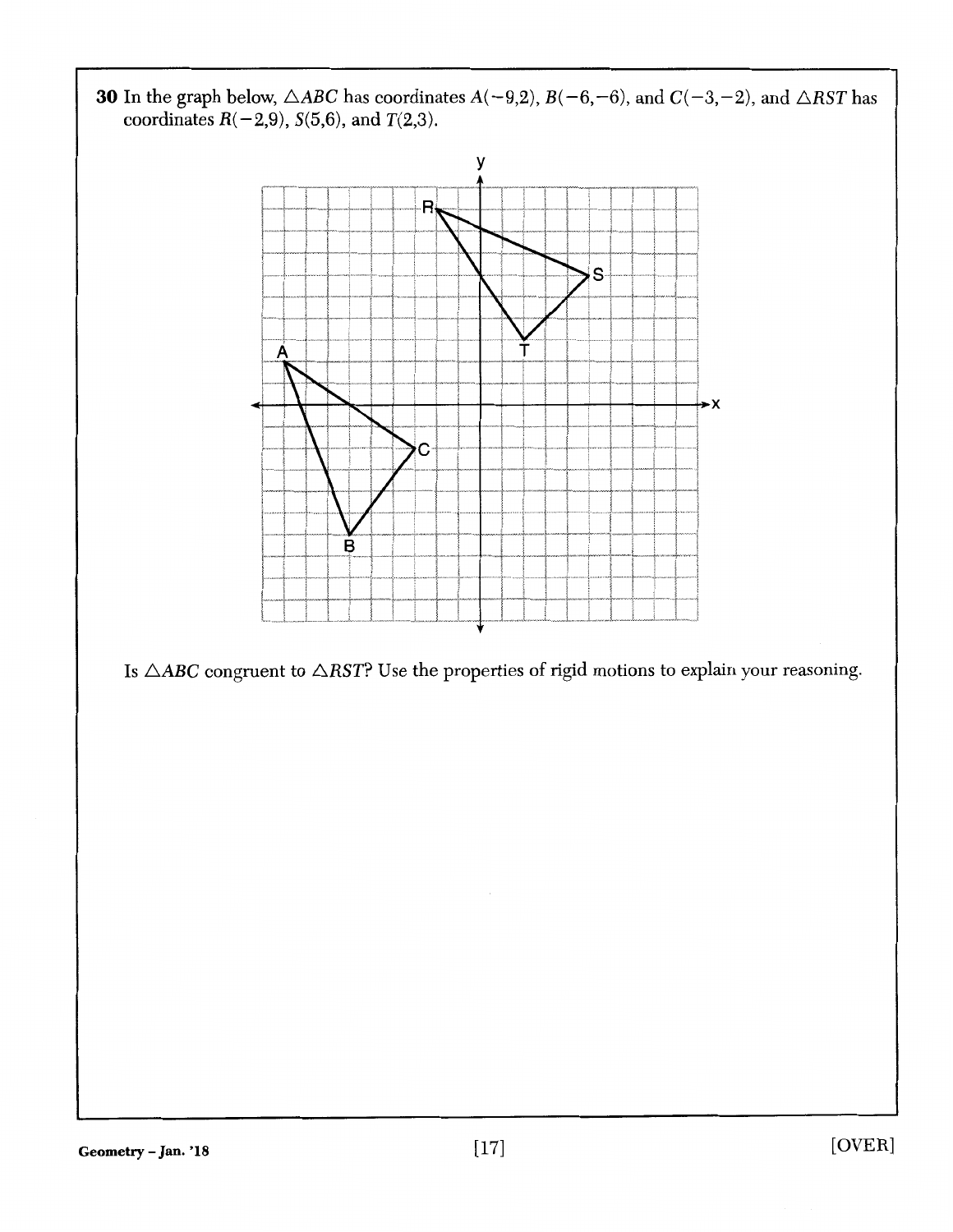31 Bob places an 18-foot ladder 6 feet from the base of his house and leans it up against the side of his house. Find, to the *nearest degree,* the measure of the angle the bottom of the ladder makes with the ground.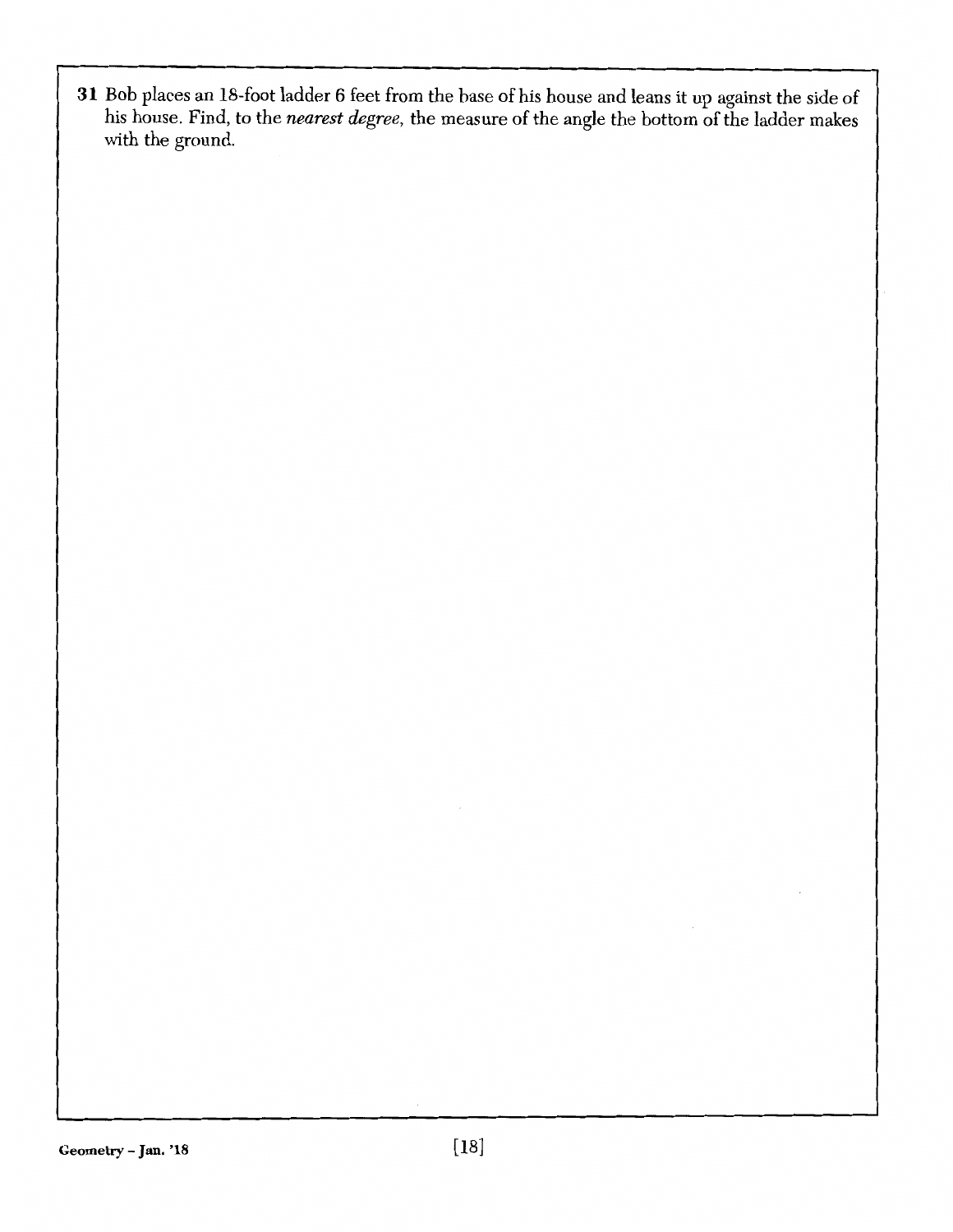#### Part III

Answer all 3 questions in this part. Each correct answer will receive 4 credits. Clearly indicate the necessary steps, including appropriate formula substitutions, diagrams, graphs, charts, etc. Utilize the information provided for each question to determine your answer. Note that diagrams are not necessarily drawn to scale. For all questions in this part, a correct numerical answer with no work shown will receive only 1 credit. All answers should be written in pen, except for graphs and drawings, which should be done in pencil. [12]

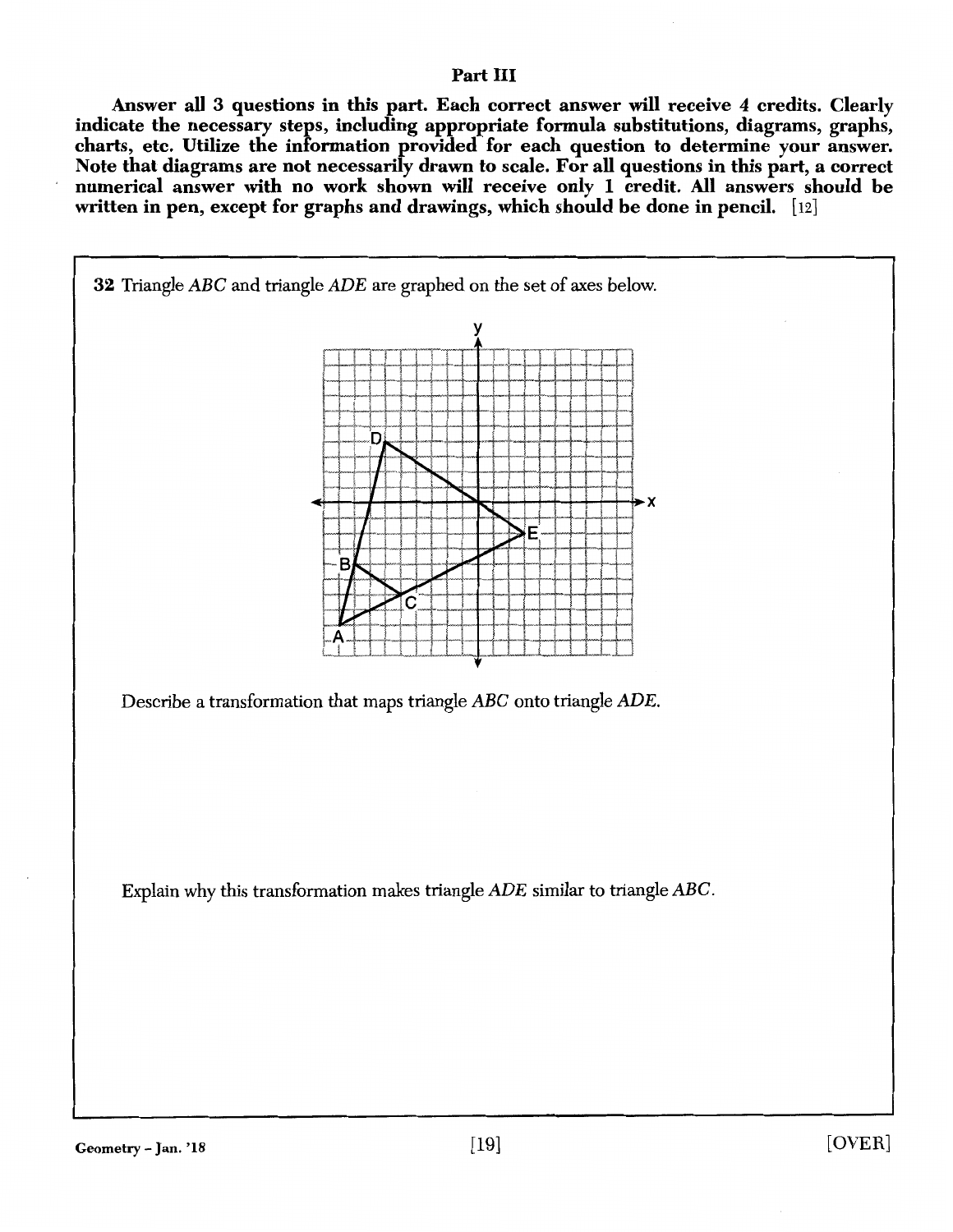**33** A storage tank is in the shape of a cylinder with a hemisphere on the top. The highest point on the inside of the storage tank is 13 meters above the floor of the storage tank, and the diameter inside the cylinder is 8 meters. Determine and state, to the *nearest cubic meter,* the total volume inside the storage tank.

 $\ddot{\dot{r}}$  $\frac{1}{3}$ 

f  $\bar{1}$  $\frac{1}{2}$ 

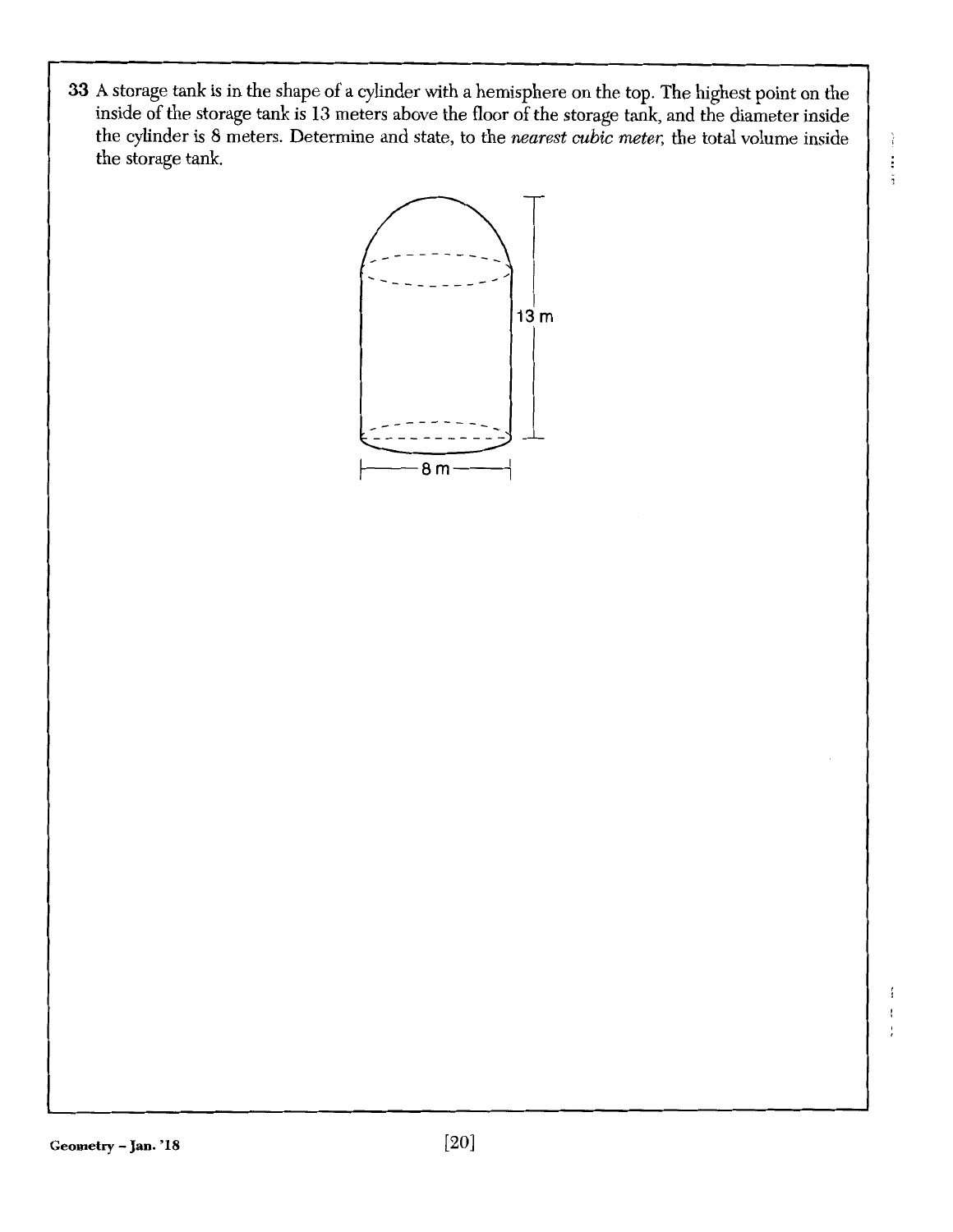**34** As shown in the diagram below, an island  $(I)$  is due north of a marina  $(M)$ . A boat house  $(H)$  is 4.5 miles due west of the marina. From the boat house, the island is located at an angle of 54° from the marina.



Determine and state, to the *nearest tenth of a mile,* the distance from the boat house (H) to the island  $(I)$ .

Determine and state, to the *nearest tenth of a mile,* the distance from the island (I) to the marina  $(M)$ .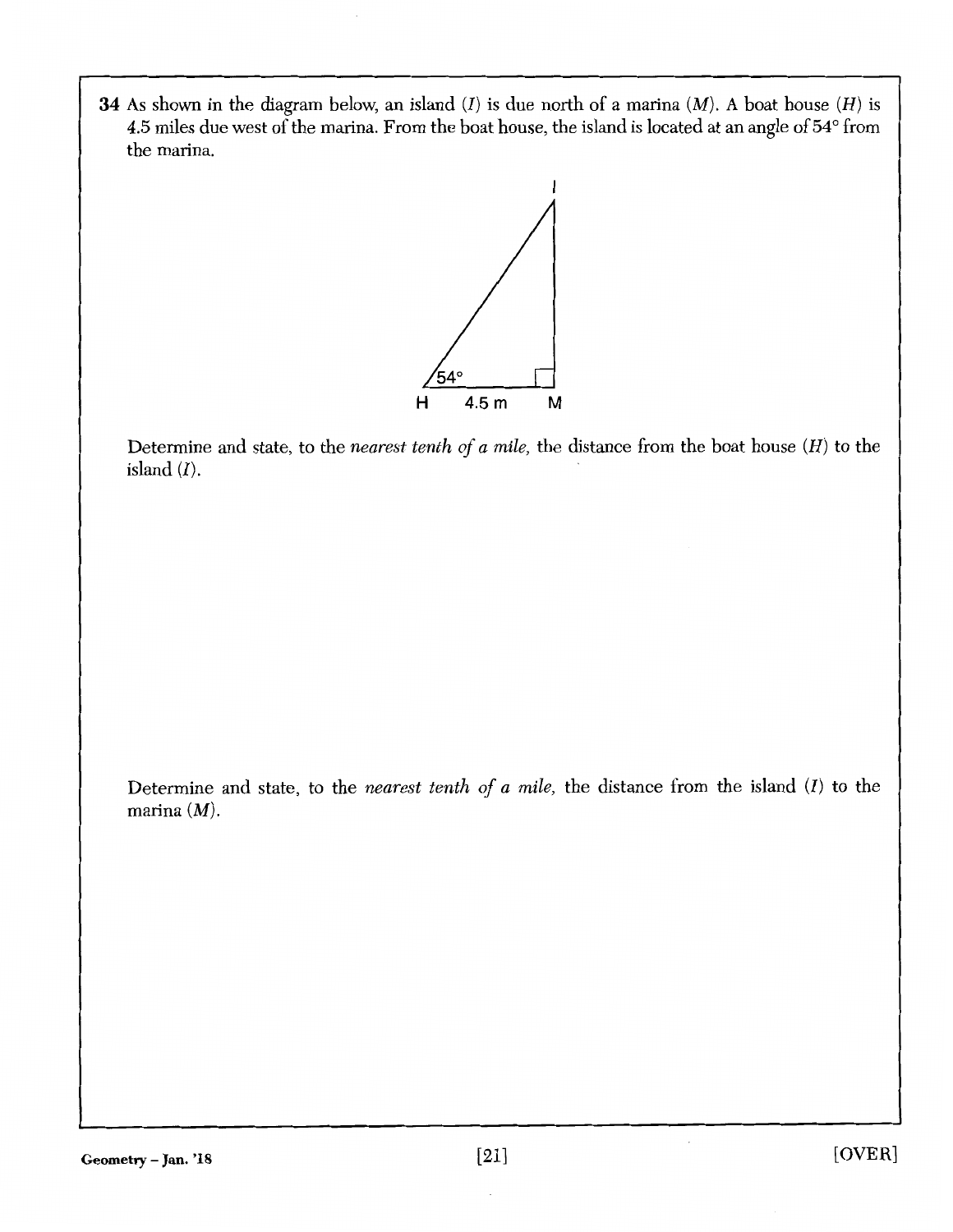#### Part IV

Answer the question in this part. A correct answer will receive 6 credits. Clearly indicate the necessary steps, including appropriate formula substitutions, diagrams, graphs, charts, etc. Utilize the information provided for each question to determine your answer. Note that diagrams are not necessarily drawn to scale. A correct numerical answer with no work shown will receive only 1 credit. All answers should be written in pen, except for graphs and drawings, which should be done in pencil.  $\lceil 6 \rceil$ 

**35** In the coordinate plane, the vertices of triangle PAT are  $P(-1,-6)$ ,  $A(-4,5)$ , and  $T(5,-2)$ . Prove that  $\triangle$ *PAT* is an isosceles triangle. [The use of the set of axes on the next page is optional.]

State the coordinates of  $R$  so that quadrilateral  $PART$  is a parallelogram.

Question 35 is continued on the next page.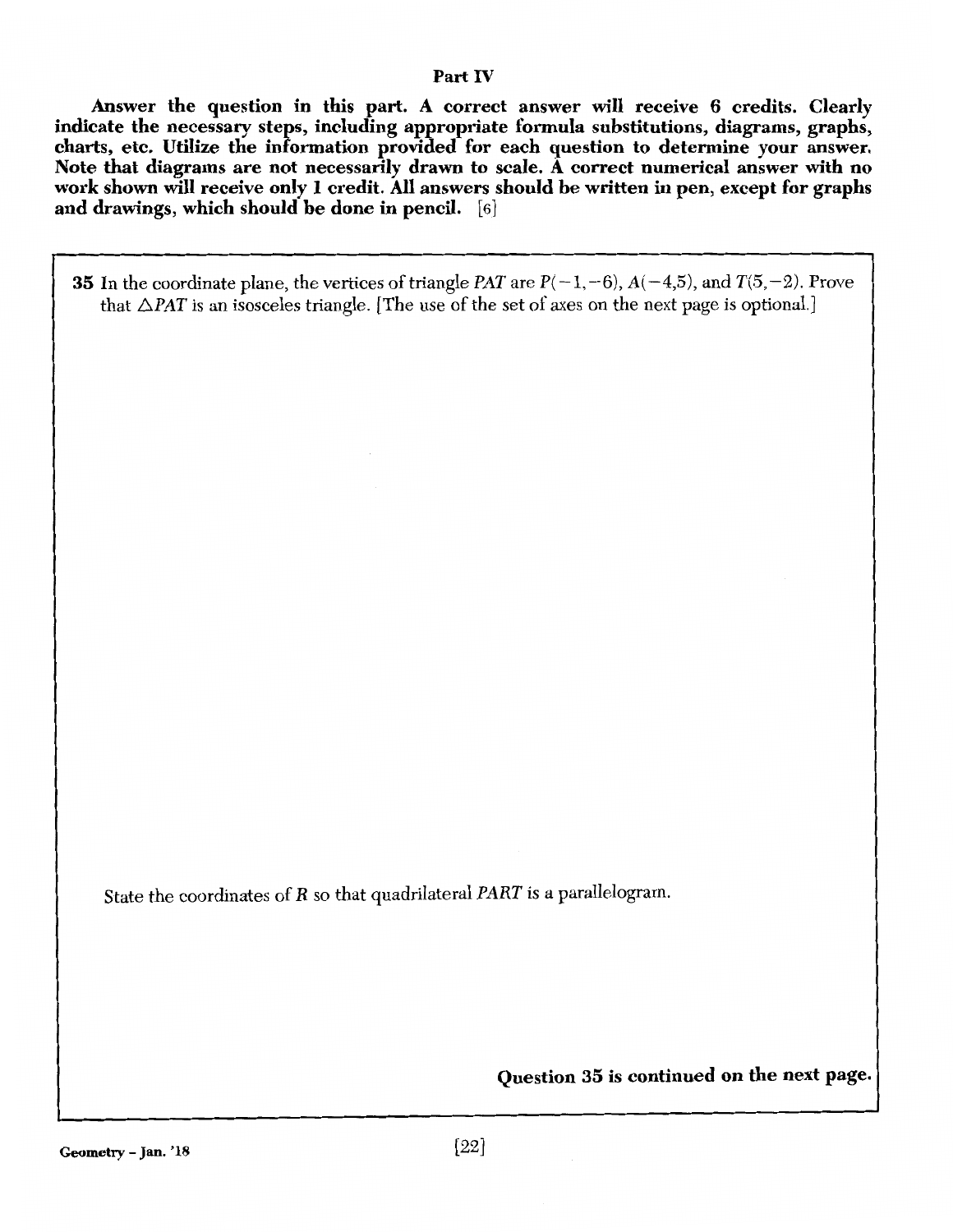# Question 35 continued

Prove that quadrilateral PART is a parallelogram.



Geometry - Jan. '18  $[23]$ 

 $\sim$ 

 $\overline{\phantom{a}}$